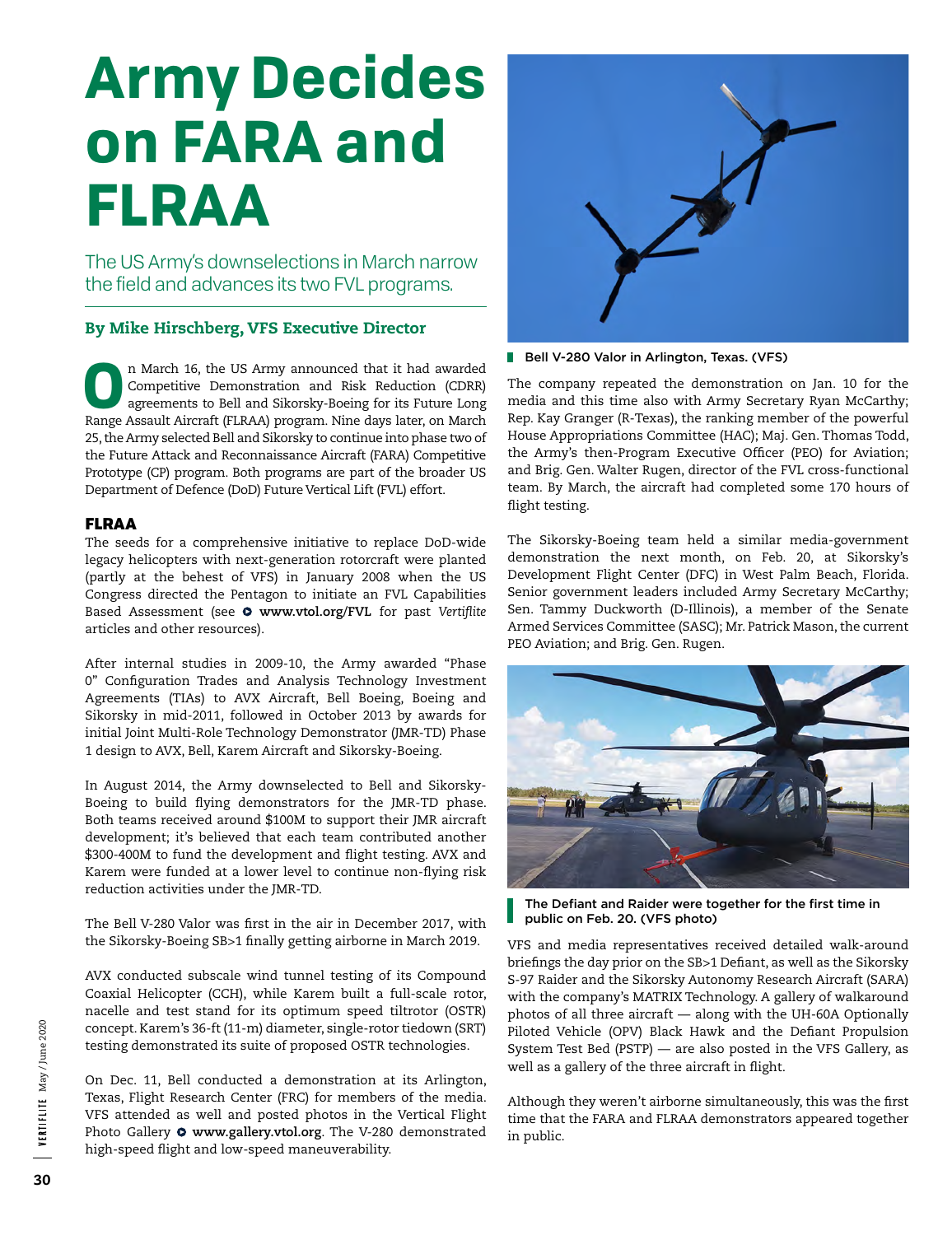



Igor Cherepinsky shows Sen. Duckworth how to fly SARA. (VFS)

Igor Cherepinsky, the director of autonomy programs at Sikorsky, assisted Senator Duckworth and Secretary McCarthy in controlling SARA from the ground with a tablet computer.

Duckworth, a former US Army lieutenant colonel and UH-60 pilot, is a double-amputee as a result of a crash when her Black Hawk was hit by a rocket-propelled grenade in Iraq. She made poignant comments about the need for speed and survivability for nextgeneration rotorcraft: "I got shot down flying 10 ft [3 m] above the trees going 100 kt [185 km/h]. We're going to be able to protect our warfighters from that so they can go out and fight another day." She also highlighted the long-range requirements for potential operations in the Pacific.

"I'm going to make sure that I'm the champion for Future Vertical Lift and Army Aviation as long as I'm in the Senate," she promised.

The Sikorsky-Boeing team received \$97M and Bell \$84M to refine their FLRAA designs further in the CDRR phase, which will last until late 2021; then, one of the two designs will be downselected for the FLRAA development program of record, estimated at \$4.5B. The prototype of the chosen FLRAA design is expected to fly in 2024, and an initial operational capability (IOC) with the Army in 2030.

**AVX teamed with L3Harris for the FARA competition. (AVX)** 

#### FARA

The history of FARA is much shorter. It was announced with FLRAA in March 2018 (see **[www.vtol.org/FARA](http://www.vtol.org/FARA)**), as somewhat of a surprise. For the first decade of FVL, the Army had been focused on the medium-class and the JMR-TD was aligned with that need. The smaller, scout/light attack capability set had been planned to follow FLRAA.

However, with the Army's retirement of its OH-58D Kiowa Warrior fleet in 2013 and the growing proliferation of antiaircraft defenses, the Army decided to prioritize the timeline of the stealthy FARA program with an IOC of 2028. According to the FARA solicitation, "Army Aviation must operate in highly contested/complex airspace and degraded environments against peer/near peer adversaries capable of an advanced integrated air defense system."

Seven companies submitted bids to the FARA Competitive Prototype competition in December 2018, and the Army announced four winners in April 2019 to begin the prototype designs. Some of the released requirements included a rotor diameter of no more than 40 ft (12.2 m), a cruise speed of no less than 180 kt (333 km/hr) and a dash speed of 200 kt (380 km/h) or greater. In addition, the gross weight was capped at 14,000 lb (6,350 kg).



AVX Aircraft teamed with L3Harris Technologies for a smaller version of its JMR compound, coaxial helicopter with highly integrated sensors and systems.

Bell designed its tandem-seat 360 Invictus helicopter with a four-bladed main rotor and a shrouded tail fan driven by a second engine serving as a supplementary power unit.

May/June 2020 VERTIFLITE May / June 2020 VERTIFLITE

**High performance main rotor, lift-sharing wing, and SPU provides all the hover/speed advantages of the coaxial compound without the complexity, weight, and vibration**

Bell designed its 360 Invictus for simplicity and affordability. (Bell)